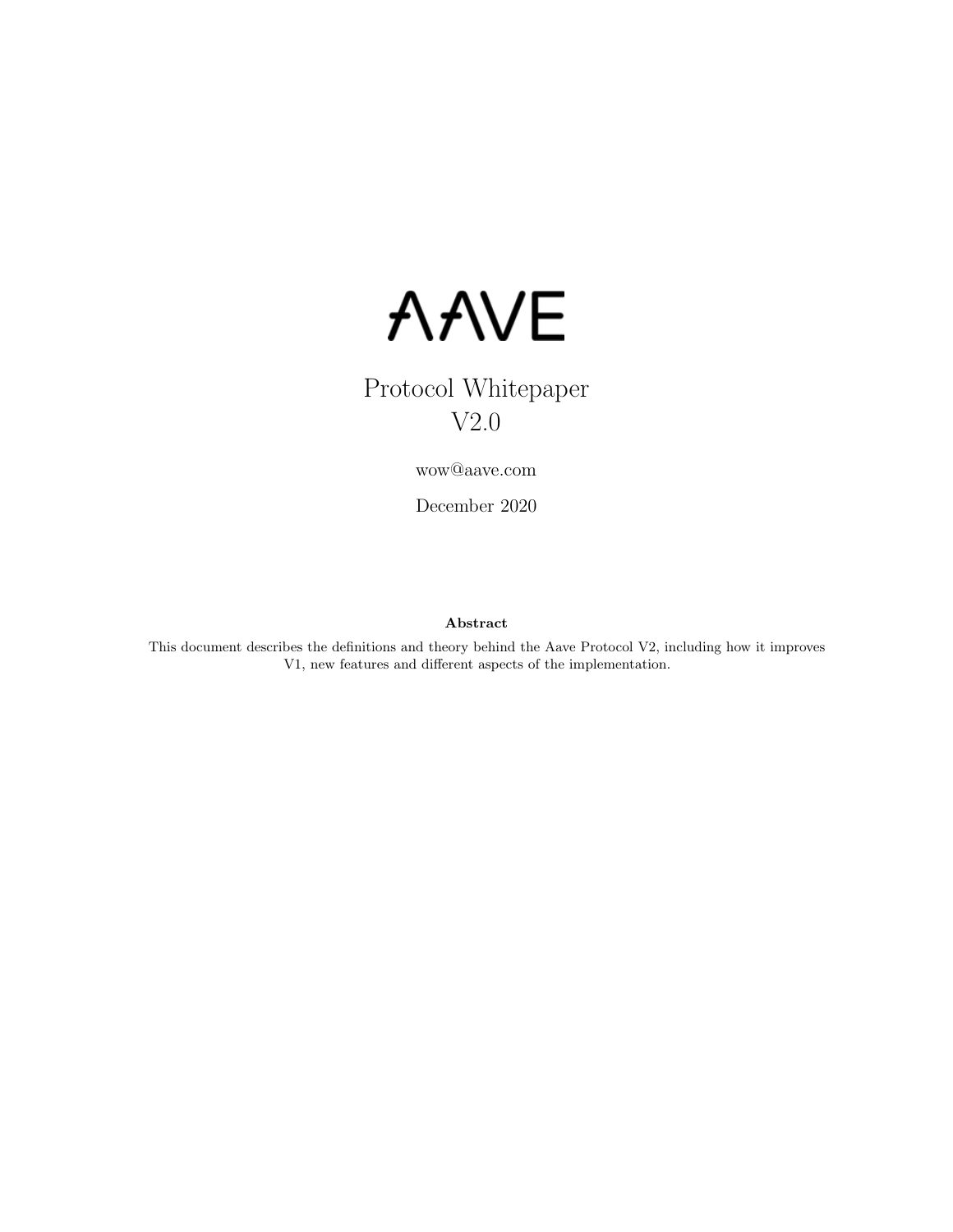# Contents

|   | Introduction                                                                                                                                                                                                                                                                                                                    |                                                                                         |  |  |
|---|---------------------------------------------------------------------------------------------------------------------------------------------------------------------------------------------------------------------------------------------------------------------------------------------------------------------------------|-----------------------------------------------------------------------------------------|--|--|
|   | $\overline{2}$<br>Architectural Specifications                                                                                                                                                                                                                                                                                  |                                                                                         |  |  |
| 3 | <b>Features Specifications</b><br>3.1<br>3.2<br>3.4<br>3.5<br>3.6<br>3.7<br>3.8                                                                                                                                                                                                                                                 | 3<br>$\overline{4}$<br>$\overline{4}$<br>$\frac{5}{2}$<br>$\overline{5}$<br>6<br>7<br>7 |  |  |
|   | Gas optimisation and improvements<br>Implementation of the pow function $\ldots \ldots \ldots \ldots \ldots \ldots \ldots \ldots \ldots \ldots \ldots \ldots \ldots$<br>4.1<br>4.2<br>Mapping users' loans/deposits with a bitmask $\ldots \ldots \ldots \ldots \ldots \ldots \ldots \ldots \ldots \ldots \ldots$<br>4.3<br>4.4 | 8<br>-9                                                                                 |  |  |
| 5 | <b>Formal Definitions</b>                                                                                                                                                                                                                                                                                                       | 10                                                                                      |  |  |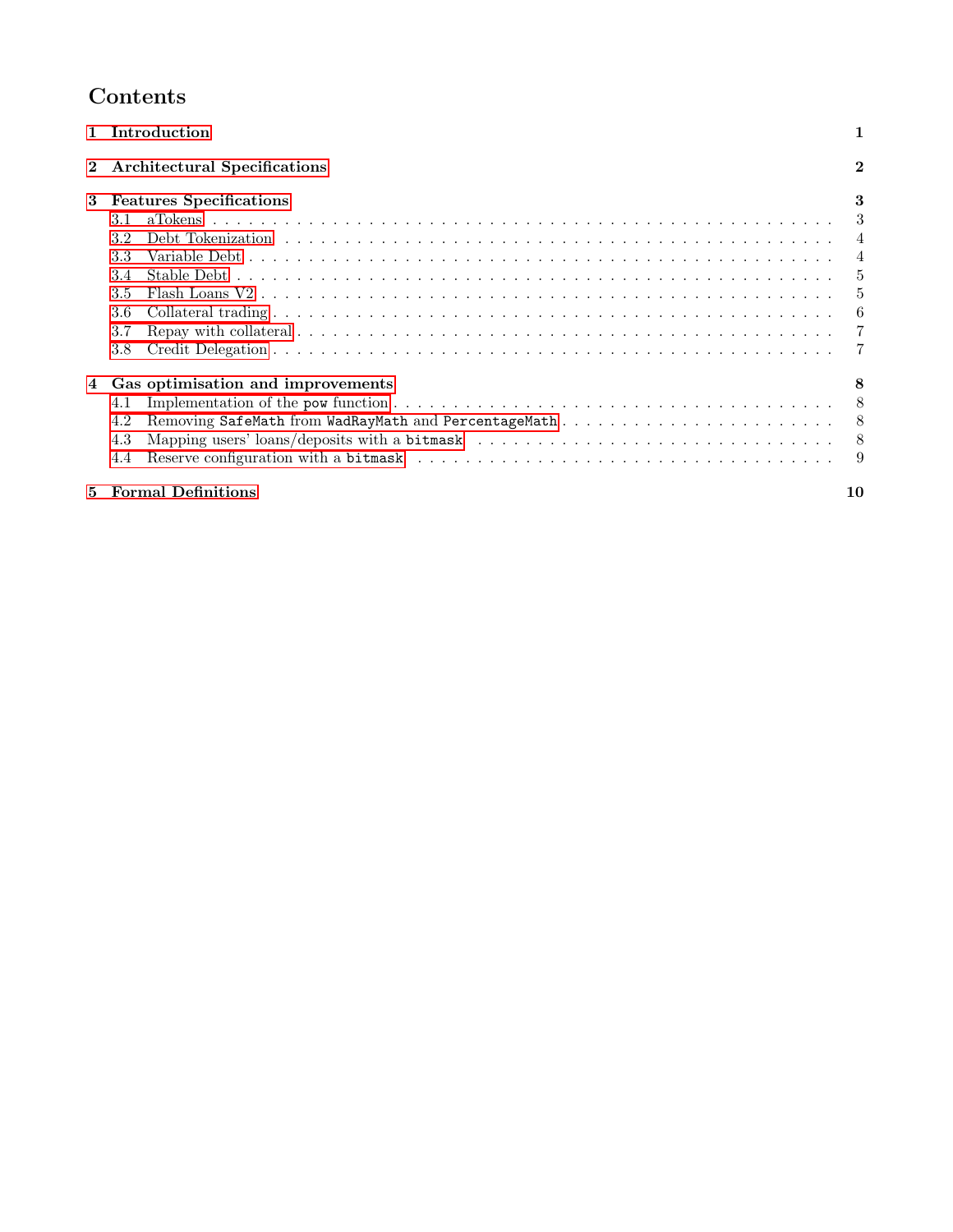# <span id="page-2-0"></span>1 Introduction

The Aave Protocol marks a shift from a decentralised P2P lending strategy (direct loan relationship between lenders and borrowers, like in ETHLend) to a pool-based strategy. Loans do not need to be individually matched, instead they rely on the pooled funds, as well as the amounts borrowed and their collateral. This enables instant loans with characteristics based on the state of the pool.

The following paper describes the key functionalities that differentiate the Aave Protocol V2 from V1. The main driver for the development of Aave V2 was to improve the sub-optimal solutions implemented in V1, precisely:

- Inability to upgrade the aTokens
- Gas inefficiency
- Architecture simplification favoring automated testing through fuzzers and formal verification tools
- Code simplification

Some of the solutions currently implemented in V1 were designed and developed when the Ethereum Network was notably different. The exponential growth of DeFi has grown the number of transactions twofold, with further pressure from increased gas costs due to the Istanbul release.

Moreover, Aave V2 offers the following new features:

- 1. Debt Tokenisation. The borrowers debt is now represented by tokens instead of internal accounting within the contract, enabling:
	- Code simplification with regards to the borrowing aspect of the protocol some of the calculations are now implicit to the minting/burning logic of the debt tokens.
	- Simultaneous borrows with variable and multiple stable rates. In V1, borrowers' loans are either variable or stable with previous borrows automatically switched to the latest loan rate. In V2, users can hold multiple loans combining variable and multiple stable rate positions. Multiple stable rate positions are handled through the weighted average of the rates of the stable rate loans being taken.
	- Native credit delegation through the concept of delegation, users can delegate to other addresses by opening a credit line. Some interesting tools can be developed on top, for example:
		- Borrow from a cold wallet users can keep their collateral in cold wallets, simply delegating their credit to a hot wallet to borrow. The whole position can be managed from the hot wallet, with borrow, repay and add more collateral; while funds are kept under the safety of a cold wallet.
		- Credit delegation facilities users can take undercollateralised loans as long as they receive delegation from other users that provide collateral.
		- Automated yield farming credit delegation makes it possible to build tools to to automatically open credit lines to farm yields on multiple protocols.
- 2. Flash Loans V2. Flash Loans are a disruptive functionality of Aave V1, which allow the creation of a variety of tools to refinance, collateral swap, arbitrage and liquidate. Flash Loans have become a powerful mechanism of DeFi. In the initial V1 Flash Loan, a significant limitation is that it cannot be used within Aave. Aave V2 implements a solution to enable Flash Loans usage in combination with any of the other functionalities of the protocol, powering many new possibilities:
	- Collateral trading. Change the exposure from one/multiple collaterals to another, without the need of closing the debt positions.
	- Repay a loan with the collateral. Use collateral deposit in the protocol to repay a debt position.
	- Margin trading. Creation of margin positions that can be used for trading later on.
	- Debt swap. Change the debt exposure from one asset to another.
	- Margin deposits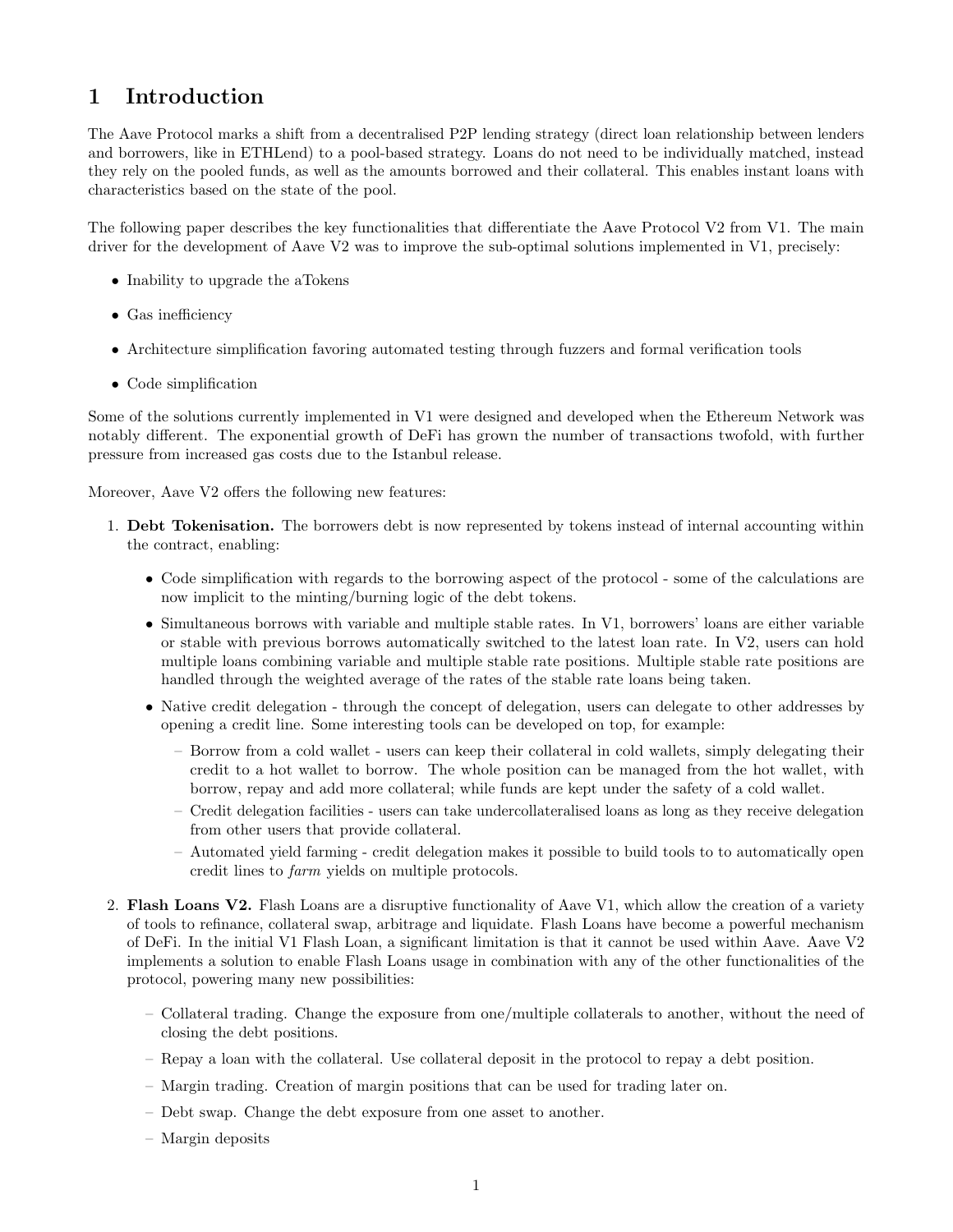# <span id="page-3-0"></span>2 Architectural Specifications

The diagram bellow describes the high level architecture of Aave V2:



<span id="page-3-1"></span>Figure 1: Aave V2 Protocol Architecture

Some major architectural differences distinguish V2 in Figure [1](#page-3-1) from the compartimented structure of V1 in Figure [2:](#page-4-2)

- 1. Funds that were previously stored in the LendingPoolCore contract are now stored within each specific aToken. This gives the protocol better segregation between assets, which favors the implementation of yield farming aware aTokens.
- 2. LendingPoolCore and LendingPoolDataProvider have been removed and replaced with libraries. This reduced the gas footprint of all the actions by 15 to 20% while optimising the code complexity and verbosity.
- 3. All actions now happen through LendingPool; replacing the previously required redeem() on every single aToken.
- 4. Debt tokens track users debt.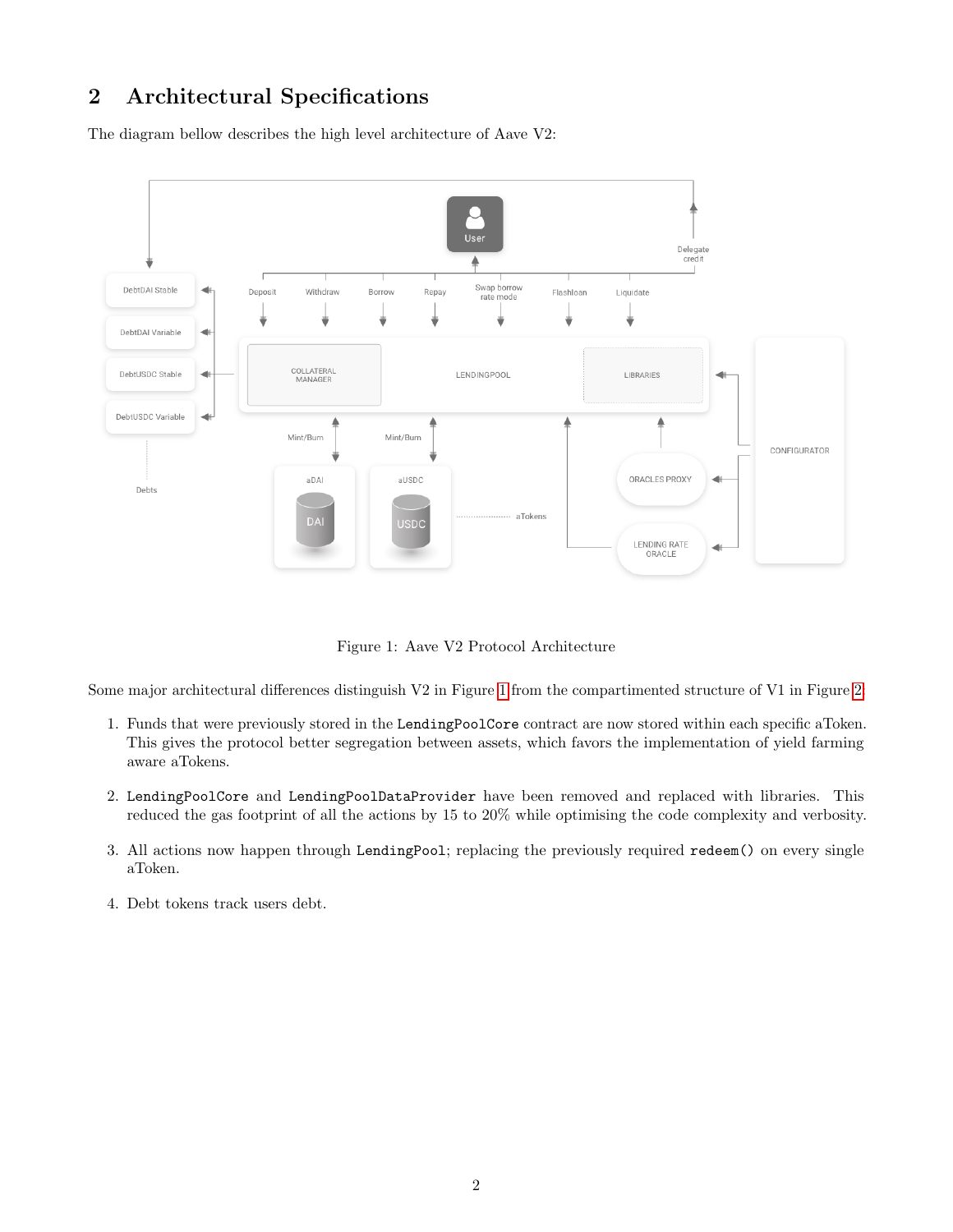

<span id="page-4-2"></span>Figure 2: Aave V1 Protocol Architecture

# <span id="page-4-0"></span>3 Features Specifications

# <span id="page-4-1"></span>3.1 aTokens

V2 aTokens bring the following updates:

- Support of the EIP-2612
- No interest rate redirection in the base aToken implementation this may be reintroduced in the future

The following definitions from V1 hold true in V2:

- $\bullet$   $\ _{LR_{t}^{asset}},$  the current liquidity rate. A function of the overall borrow rate and the utilisation rate  $LR_t = \overline{R}_t U_t$
- $LI_t$ , cumulated liquidity index. Interest cumulated by the reserve during the time interval  $\Delta_T$ , updated whenever a borrow, deposit, repay, redeem, swap, liquidation event occurs.

$$
LI_t = (LR_t \Delta T_{year} + 1)LI_{t-1}
$$
  

$$
LI_0 = 1 \times 10^{27} = 1 ray
$$

•  $NI_t$ , reserve normalised income. Ongoing interest cumulated by the reserve

$$
NI_t = (LR_t \Delta T_{near} + 1)LI_{t-1}
$$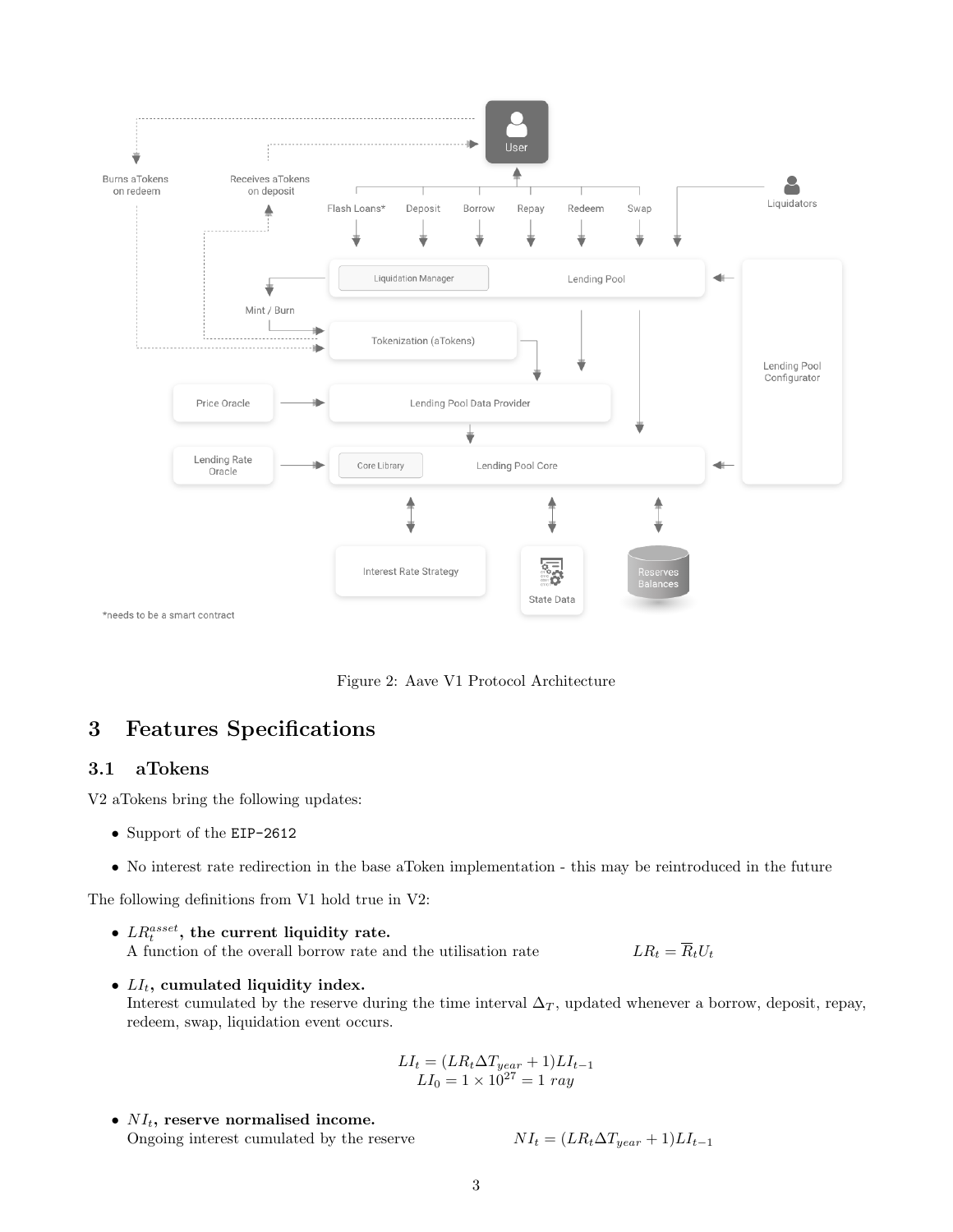In V1,  $NI_t$  was stored as user x index  $NI(x)$  after each action, and for a user x, the cumulated aToken balance was calculated as follows:

$$
CB_t(x) = \frac{PB(x)}{NI(x)_t} I_t
$$
 with  $PB(x)$  the principal balance of user  $x$ 

In V2, the user index factually disappears as a storage variable, and is stored together with the principal balance as a ratio that is called Scaled Balance, ScB. The balance of the user is calculated leading to increase or decrease on every action resulting in the mint or burn of aTokens:

• Deposits. When a user deposits an amount  $m$  in the protocol, his scaled balance updates as follows:

$$
ScB_t(x) = ScB_{t-1}(x) + \frac{m}{N I_t}
$$

• Withdrawals. When a user withdraws an amount  $m$  in the protocol, his scaled balance updates as follows:

$$
ScB_t(x) = ScB_{t-1}(x) - \frac{m}{NI_t}
$$

At any point in time, the aToken balance of a user can be written as:

$$
aB_t(x) = ScB_t(x)NI_t
$$

### <span id="page-5-0"></span>3.2 Debt Tokenization

The total supply of debt token including debt accrued per second is defined as follows:

$$
dS_t = \sum_{i \in users} ScB_t(i)
$$
 with  $ScB_t(i)$  the amount borrowed by each user i

The total debt on an asset at time t is defined by:

 $D_t^{asset} = SD_t + V D_t$  with SD the stable debt token supply and VD the variable

This definition replaces the total stable or variable borrows of V1, described in section 1.2 of the V1 Whitepaper.

### <span id="page-5-1"></span>3.3 Variable Debt

The V1 Whitepaper introduces the following definition that hold true for V2:

•  $VI_t^{asset}$ , the cumulated variable borrow index. Interest cumulated by the variable borrows VB during a time  $\Delta T$ , at variable rate VR, updated whenever a borrow, deposit, repay, redeem, swap, liquidation event occurs.

$$
VI_t = (1 + \frac{VR_t}{T_{near}})^{\Delta T} VI_{t-1}
$$

•  $VI(x)$ , user cumulated variable borrow index Variable borrow index of the specific user, stored when a user opens a variable borrow position.//

$$
VI(x) = VI_{t(x)}
$$

•  $PB(x)$ , user principal borrow balance Balance stored when a user opens a borrow position. In case of multiple borrows, the compounded interest is cumulated each time and it becomes the new principal borrow balance.

In V2 the debt tokens follow the same ever increasing logic as the aTokens of V1. The variable debt token follow the scaled balance approach. The concept of a normalised variable (cumulated) debt has been introduced:

$$
VN_t = (1 + \frac{VR_t}{T_{year}})^{\Delta T} VI_{t-1}
$$

With  $ScVB_t(x)$  the scaled balance of a user x at time t, m the transaction amount,  $VN_t$  the normalised variable debt:

• Borrows. When a user x borrows an amount  $m$  from the protocol the scaled balance updates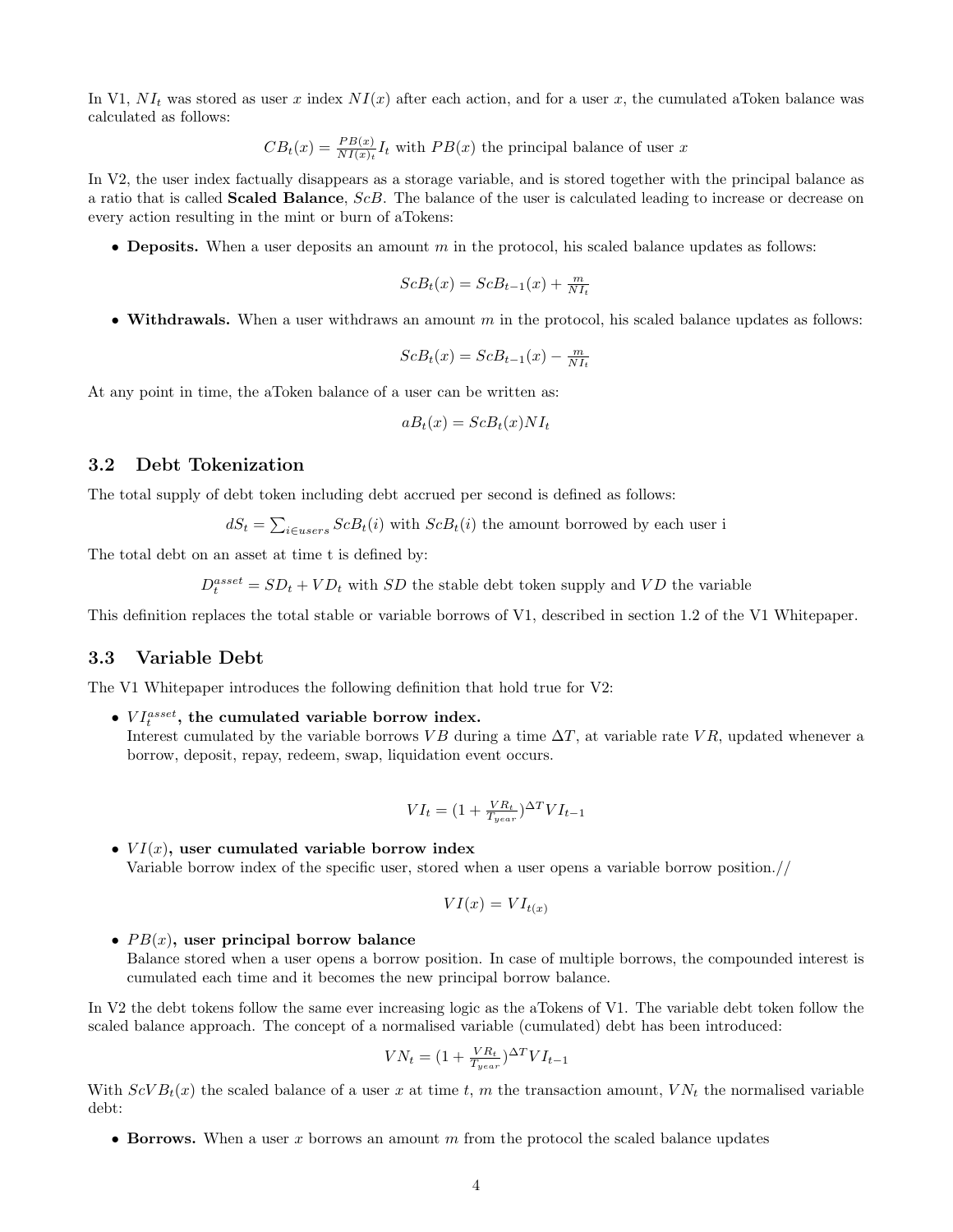- $ScVB_t(x) = ScVB_{t-1}(x) + \frac{m}{VN_t}$
- Repays/Liquidations. When a user x repays or gets liquidated an amount  $m$  the scaled balance updates

$$
ScVB_t(x) = ScVB_{t-1}(x) - \frac{m}{VN_t}
$$

At any point in time, the total variable debt balance of a user can be written as:

$$
VD(x) = ScVB(x)D_t
$$

This variable debt token balance replaces the user variable borrow balance of V1, described in section 1.2 of the the V1 Whitepaper.

#### <span id="page-6-0"></span>3.4 Stable Debt

For the stable rate debt, the following V1 definition holds true:

 $\bullet$   $\overline{SR}^{asset}_t,$  overall stable rate

- When a stable borrow of amount  $SB_{new}$  is issued at rate  $SR_t$ :  $\overline{SR}_t = \frac{SD_t SR_{t-1} + SB_{new} SR_t}{SD_t + SB_{new}}$  $SD_t + SB_{new}$
- When a user x repays stable borrow i for an amount  $SB_i(x)$  at stable rate  $SR_i(x)$ :

$$
\overline{SR}_t = \begin{cases} 0, & \text{if } SD_t - SB(x) = 0\\ \frac{SD_t \overline{SR}_{t-1} - SB(x)SR(x)}{SD_t - SB_x} \text{, if } SD_t - SB_x > 0 \end{cases}
$$

 $\overline{SR}_t$  is stored in the stable rate token for each specific currency. The **stable debt token**  $SD(x)$  **balance for** a user  $x$  is defined as follows:

$$
SD(x) = SB(x)(1 + \frac{\overline{SR}_t}{T_{year}})^{\Delta T}
$$

In V1,  $SR(x)$ , the stable rate of user x, is always equal to the stable rate of the last loan taken, with previous loans rebalancing upon new loans. From V2, the stable rate  $SR(x)$  is calculated per asset reserve across the i stable loans:

$$
\overline{SR}(x) = \sum_{i} \frac{SR_i(x)SD_i(x)}{SD_i(x)}
$$

## <span id="page-6-1"></span>3.5 Flash Loans V2

The flowchart Figure [3](#page-7-1) describes V1 Flash Loans. The check if funds have been transferred is performed in the steps:

- 1. Before transferring the funds to the executor  $U$ , the protocol takes a snapshot of the balance of the Flash-Loaned asset
- 2. At the end of the Flash Loan, a check enforces that the balance of the contract includes the Flash borrowed amount plus the Flash Loan premium. If the amount is incorrect, the transaction is reverted.

This limits the use of Flash Loans within Aave, as allowing other actions (especially deposits, repayments and liquidations) might expose the protocol to the risk of reentrancy. These actions are therefore mutexed by a reentrancy guard mechanism.

V2 offers a novel protection against reentrancy, allowing to use Flash Loans for all Aave transactions.

#### Solution

The initial implementation was chosen for a specific ETH codepath; unfortunately ETH does not support pull payment strategy. In this new version 2, all the ETH-specific code has been removed, resulting in the following changes: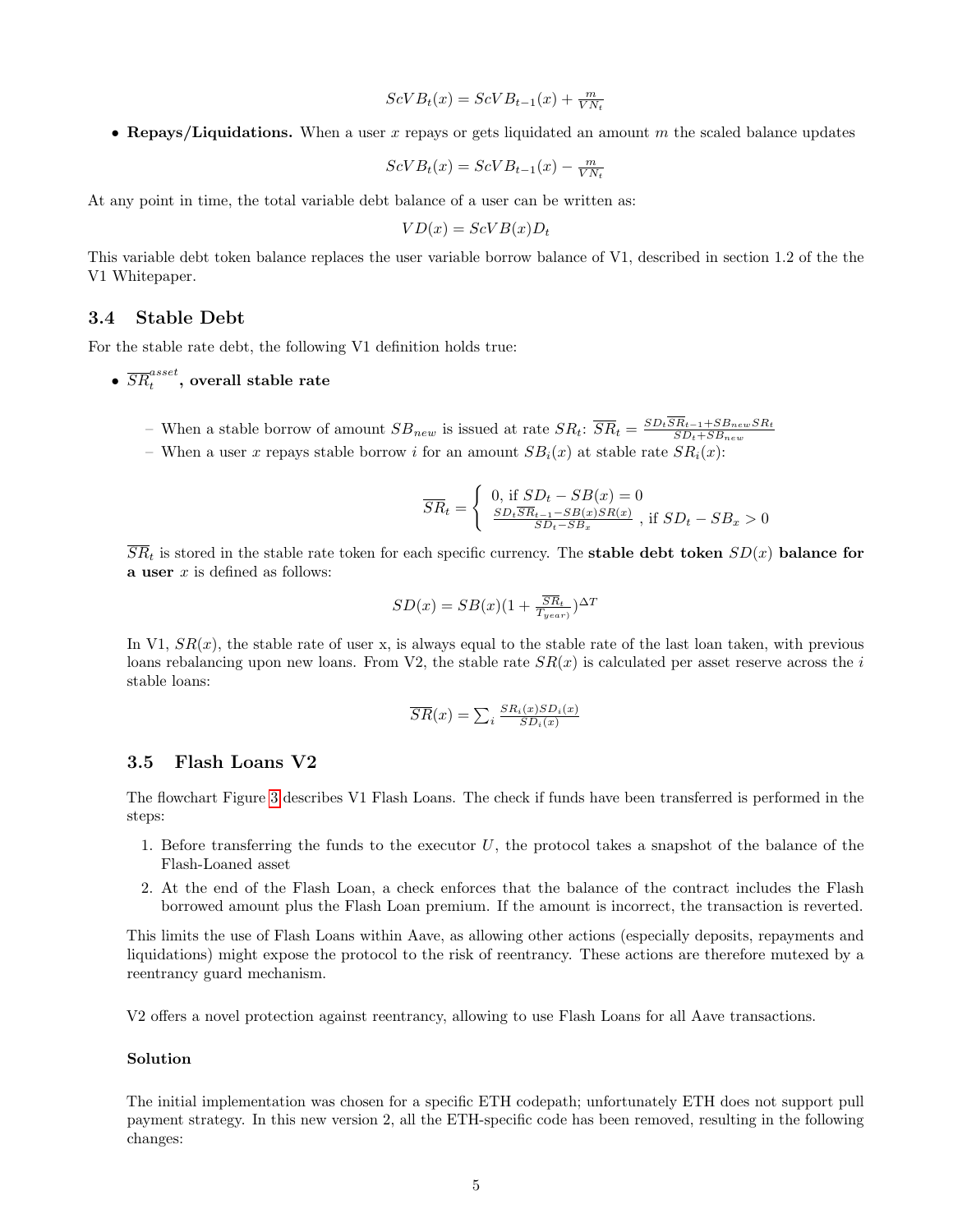

<span id="page-7-1"></span>Figure 3: Aave V1 Flash Loan

- 1. The Flash Loan initiates with the transfer of funds to the Flash Loan executor  $u$ ,
- 2. At the end, funds are pulled back from the executor  $u$  for an amount equal to the borrowed funds plus the fee. If pulling the funds does not succeed, the Flash Loan fails; for example, when there is lack of approval for the funds or lack of funds to cover the debt.

This technically removes the need to snapshot the balances before and after, therefore removing the need for reentrancy check.

Additionally, Flash Loans now support multiple modes: the Flash Loan caller may decide to keep the loan open, subject to appropriate liquidity to cover collateral requirements.

# <span id="page-7-0"></span>3.6 Collateral trading

The Aave protocol V2 offers a way of swapping assets deposited, both used as collateral or not. This is achieved by leveraging the v2 Flash Loans in the following way:

– The flashLoan() function is called by the user, passing as parameters the address of a receiver contract, implementing the IFlashLoanReceiver interface, which is an untrusted contract that should be verified by the user in advance; a list of underlying assets to swap from, a list of amounts of those assets and one extra parameter containing the asset to swap to and the max slippage chosen by the user, both encoded.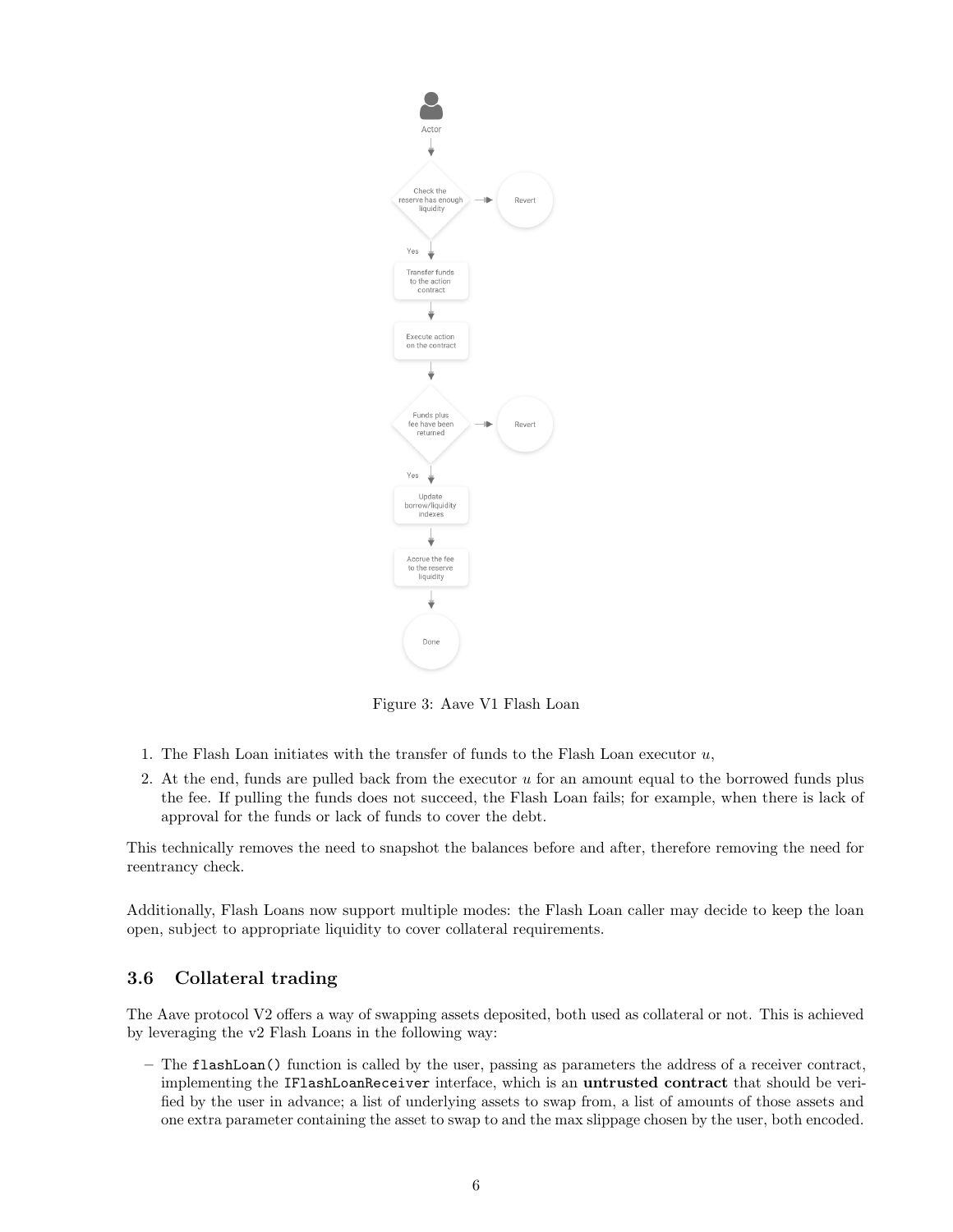– The receiver contract will then use the funds received to swap them to the destination asset, depositing again on behalf of the user and withdrawing the user's deposits in the Flashed-currencies in order to repay the Flash Loan.

One example would be:

- (i) An user has 100 LINK and 20 UNI deposited in the protocol, with a debt of 100 USDC. He wants to swap both his deposited LINK and UNI to AAVE, without needing to pay back any debt within one transaction.
- (ii) The user calls the flashLoan() function passing as parameters the address of the receiver contract which contains the logic to do the operation, the addresses of LINK and UNI; 100 and 200 as amounts and, encoded, the address of the asset to swap to (AAVE) and 2% as maximum slippage on the trades.
- (iii) The receiver contract will swap the indicated amounts of LINK and UNI to AAVE, by using a decentralised exchange.
- (iii) The receiver contract will deposit the resultant AAVE on behalf of the user in the Aave Protocol.
- (iv) The receiver contract will transfer the equivalent Flashed amount in aLINK and aUNI from the user, will redeem them to LINK and UNI and will approve the pool to pull those funds at the end of the Flash Loan to repay.

## <span id="page-8-0"></span>3.7 Repay with collateral

Also built by using Flash Loans v2, this feature allows for an user with one or multiple assets deposited as collateral in the protocol, to use them to repay partially or totally his debt/s positions. Same as with Swap Liquidity and, in general all the features based on Flash Loans, the repayment with collateral uses the flashLoan() function and a receiver contract, implementing the IFlashLoanReceiver interface. To this receiver is passed a list collateral assets to flash and use to swap and repay, a list of amounts of those assets, and, encoded, a list of the asset to repay debt, a list of debt amounts to repay, and a list with the borrow modes (stable or variable) for each debt asset. It's important to note that, in this case, the receiver contract will expect to receive an exact amount of **how much needs to be repaid**, differently to Swap Liquidity, where the amount expected is the exact collateral to swap. The flow on this feature would be:

- (i) An user has 100 AAVE deposited in the protocol, and a debt of 200 USDC at variable rate. As he doesn't have at the moment USDC funds available to repay his loan, he wants to swap part of his AAVE collateral to USDC and use it for the repayment.
- (ii) The user calls the flashLoan() function passing as parameters: the address of the receiver contract which contains the logic to do the operation, the address of AAVE, 7 as collateral amount to swap (estimated AAVE needed to cover the 200 USDC debt), 200 as debt amount to repay and variable as borrow mode used.
- (iii) The receiver contract will swap the 7 AAVE to USDC by using a decentralised exchange.
- (iv) The receiver contract will use the resultant USDC from the swap to repay on behalf of the user his USDC debt in the protocol.
- (iv) Once the debt is repaid, the receiver will transfer the amount of aAAVE needed to return the flashed AAVE from the user, will redeem it for AAVE, and will approve the pool to pull those funds at the end of the Flash Loan transaction.
- (v) If at the end there are any leftovers of the 7 AAVE as result of the swap, these funds will be deposited back in the protocol on behalf of the user or sent directly to his wallet.

### <span id="page-8-1"></span>3.8 Credit Delegation

On top of debt tokenisation, V2 supports credit delegation: the borrow() function supports credit lines to different addresses, without the need for collateral, as long as the caller address as been granted the allowance.

This functionality is implemented through the function approveDelegation() on each debt token. Users will be able to draw up to their allowance for the specific debt mode (stable or variable). The borrow() function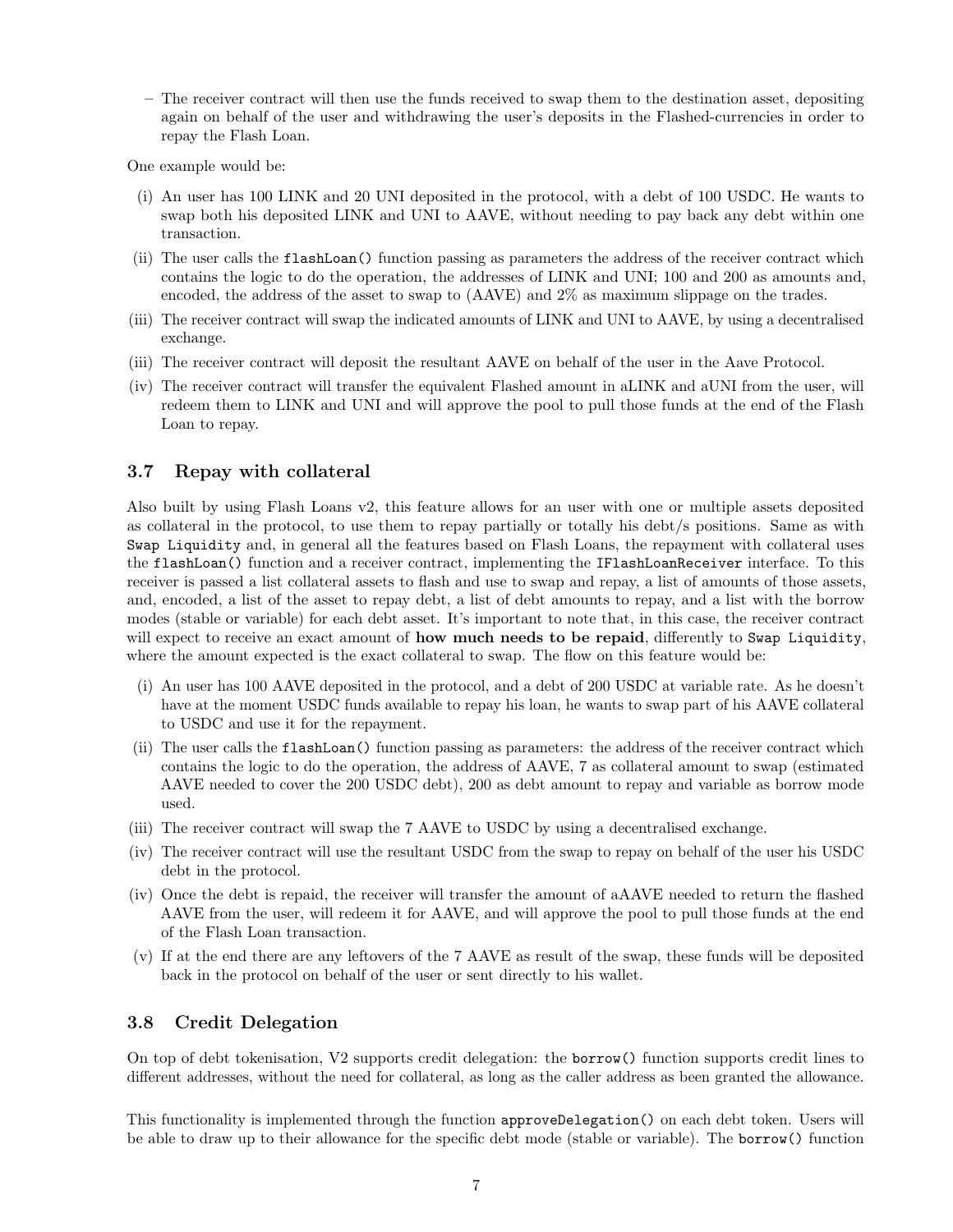has an onBehalfOf parameter for the caller to specify the address used to draw credit.

The implementation of credit delegation required some trade-offs:

- A delegator can delegate credit to multiple entities but a delegatee can only draw credit from a single delegator at once. One cannot aggregate the delegators debt in a single borrow()
- A delegator can simultaneously delegate stable and variable credit to an entity, but a delegatee cannot draw variable and stable credit from a single borrow()

# <span id="page-9-0"></span>4 Gas optimisation and improvements

### <span id="page-9-1"></span>4.1 Implementation of the pow function

In the initial release, the calculation of compounded interest relied on the exponential formula implemented with the Babylonian method, resulting in more time consuming and expensive execution.

The V2 release, optimises execution costs by approximating this exponential formula with a binomial expansion, which works well with a small base. The implementation used the following binomial expansion:

$$
(1+x)^{\alpha} = 1 + \alpha x + \frac{1}{2}\alpha(\alpha-1)x^2 + \frac{1}{6}\alpha(\alpha-1)(\alpha-2)x^3 + \frac{1}{24}\alpha(\alpha-1)(\alpha-2)(\alpha-3)x^4 + \dots
$$

The function calculateCompoundedInterest, (MathUtils.sol line 46) implements the first three expansions which gives a good approximation of the compounded interest for up to a 5 year loan duration. This results in a slight underpayment offset by the gas optimisation benefits.

It's important to note that this behaves a little differently for variable and stable borrowing:

- For variable borrows, interests are accrued on any action of any borrower;
- For stable borrows, interests are accrued only when a specific borrower performs an action, increasing the impact of the approximation. Still, the difference seems reasonable given the savings in the cost of the transaction.

# <span id="page-9-2"></span>4.2 Removing SafeMath from WadRayMath and PercentageMath

The V1 WadRayMathlibrary internally uses SafeMath to guarantee the integrity of operations. After an in depth analysis, SafeMath incurred intensive high costs in critical areas of the protocol, with a 30 gas fee for each call. This supported the refactoring of WadRayMath to remove SafeMath, which saves 10-15k gas on some operations.

# <span id="page-9-3"></span>4.3 Mapping users' loans/deposits with a bitmask

In the initial V1 release, the protocol loops through all the active assets to identify the user deposits and loans. This would result in high gas consumption and reduced scalability - as the cost of withdrawing/borrowing/repaying/liquidating assets would increase as more assets are listed on the protocol. Two improvement ideas where considered:

1. For each user, keep a list of assets being used as collateral/borrowed, updated whenever a user deposits/withdraws/borrows/repays. When calculating the total system collateral, rather than looping through all the supported assets, the function calculateUserAccountData() could target specific user's assets.

This solution doesn't present any limitations, though it is more gas intensive - when considering costs of removing items from the list, checking each aToken balance, stable or variable debt, whether a user is depositing, borrowing or both...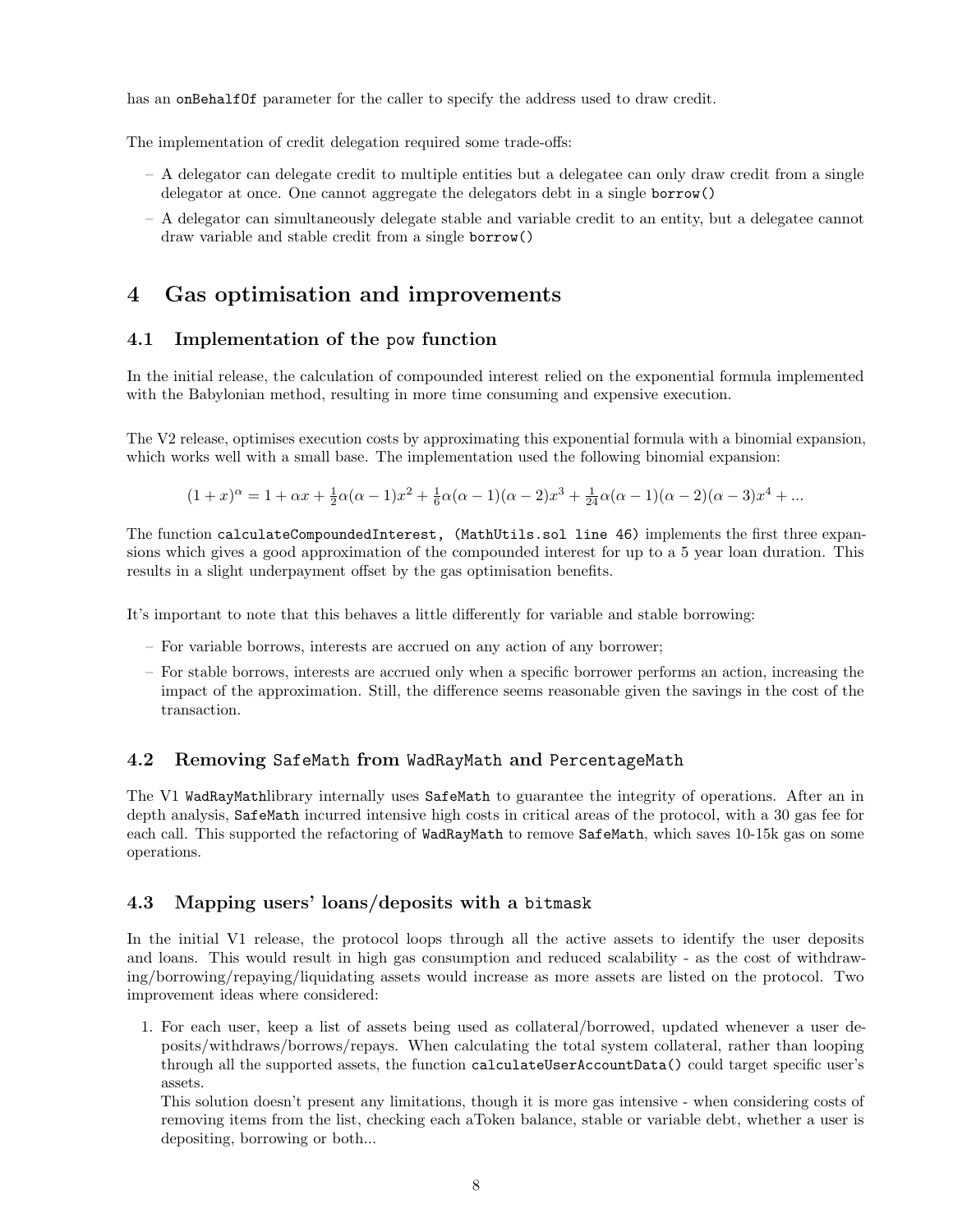

<span id="page-10-1"></span>Figure 4: Users Collaterals/Borrows Bitmask Structure

- 2. Create a bitmask with the structure figure [4.](#page-10-1) The bitmask has a 256 bit size, it is divided in pairs of bits, one for each asset. The first bit of the pair indicates if an asset is used as collateral by the user, the second whether an asset is borrowed by the user. This implementation imposes the constraints:
	- Only 128 assets can be supported, to add more, another uint256 needs to be used.
	- For the calculation of the account data, the protocol would still need to query all listed assets.

It presents the following advantages compared to a list based solution:

- Additional assets cost only 5k gas, instead of 20k gas for writing on the list
- Extremely cheap verification of a user's asset borrowing (with 0xAAAAA...!=0) or depositing (configuration=0)
- Immediate access to what assets are being deposited/borrowed/both by fetching the aTokens/debt tokens balances
- In calculateUserAccountData(), the configuration can be cached at the beginning and used to perform all the calculations, which greatly saves on SLOADs.

Both solutions were implemented and tested, the second solution was preferred since the 128 asset limitation provides space for growth, and more so in light of Aave's multimarkets.

### <span id="page-10-0"></span>4.4 Reserve configuration with a bitmask

A bitmask has also been introduced to store the reserve configuration, defined in Figure [5.](#page-10-2) A similar packing could have been achieved by using uint32 and booleans, the bitmask benefits from more gas efficiency, and more so when updating multiple configurations at once.



<span id="page-10-2"></span>Figure 5: Reserve Bitmask Structure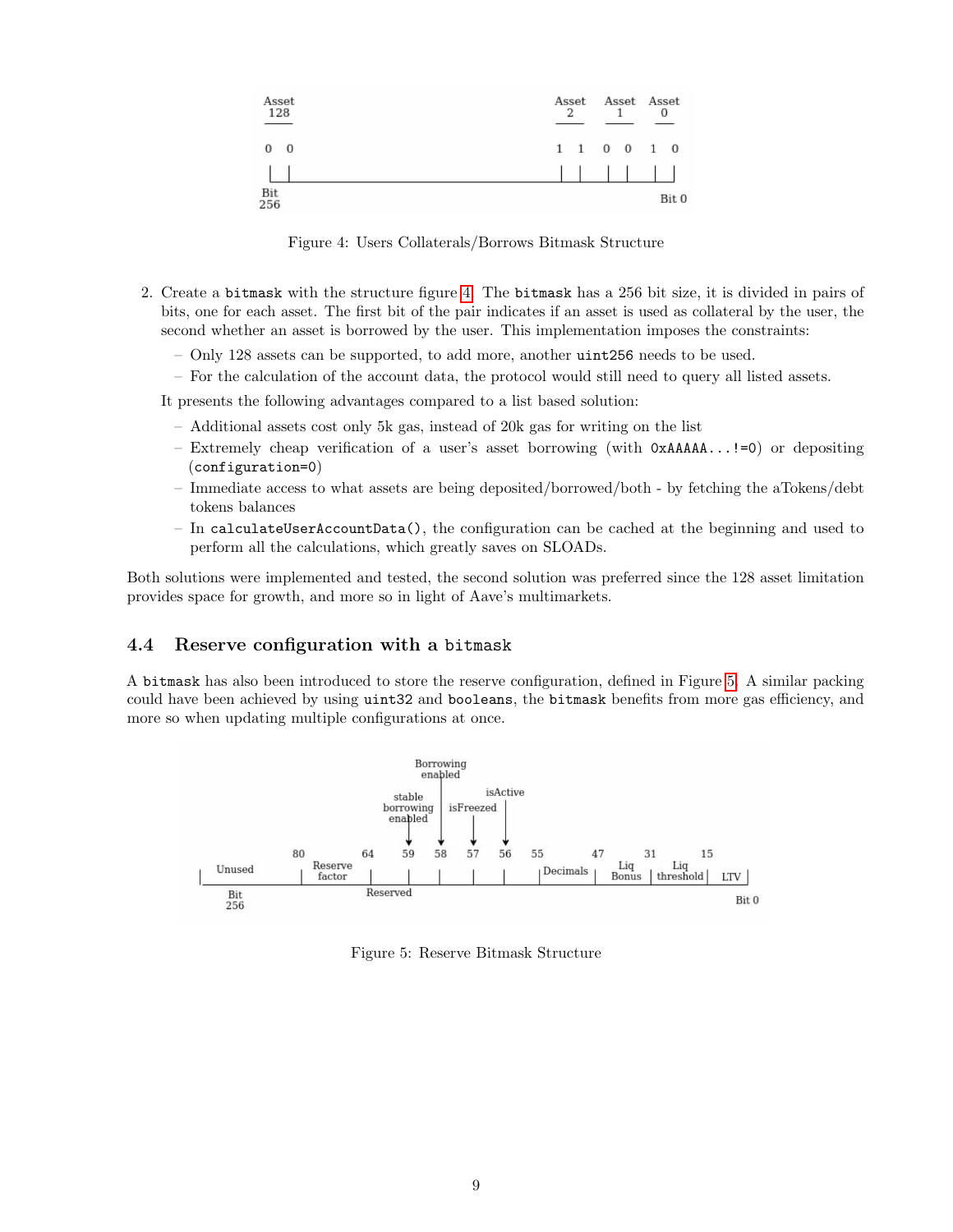#### Variable Description T, current timestamp Current number of seconds defined by block.timestamp.  $T_l$ , last updated timestamp Timestamp of the last update of the reserve data.  $T_l$  is updated every time a borrow, deposit, redeem, repay, swap or liquidation event occurs.  $\Delta T$ , delta time  $\Delta T = T - T_l$  $T_{year}$ , seconds Number of seconds in a year.  $T_{year} = 31536000$  $\Delta T_{year}$ , yearly period  $\Delta T_{year} = \frac{\Delta T}{T_{year}}$  $L_t^{asset}, {\rm total~liquidity}$ of an asset Total amount of liquidity available in the assets reserve. The decimals of this value depend on the decimals of the currency.  $SD_t^{asset}$ , total stable debt token Total amount of liquidity borrowed at a stable rate represented in debt tokens.  $VD_t^{asset}$ , total variable debt tokens Total amount of liquidity borrowed at a variable rate represented in debt tokens.  $D_t^{asset}$ Total amount of liquidity borrowed.  $t_t^{asset} = VD_t^{asset} + SD_t^{asset}$  $U_t^{asset}$ , utilisation rate The utilisation of the deposited funds.  $U_t^{asset} =$  $\int$  $\overline{\mathcal{L}}$ 0, if  $L_t^{asset} = 0$  $\frac{D_t^{asset}}{L_t^{asset}}$ , if  $L_t^{asset} > 0$  $U_{optimal}^{asset},~\mathrm{target}~~\mathrm{utili}$ sation rate The utilisation rate targeted by asset reserve, beyond the interest rates rise sharply.  $\#R_{base}^{asset},$ base borrow rate Constant for  $B_t^{asset} = 0$ . *VR* for variable rate *SR* for stable.Expressed in ray.  $\#R_{slope1}^{asset}$ , interest rate slope below  $U_{optimal}$ Constant representing the scaling of the interest rate versus the utilisation, when  $U < U_{\text{optimal}}$ . VR for variable rate SR for stable. Expressed in ray.  $\#R_{slope2}^{asset}$ , interest rate slope above  $U_{optimal}$ Constant representing the scaling of the interest rate versus the utilisation, when  $U \ge U_{optimal}$ . *VR* for variable rate *SR* for stable. Expressed in ray.  $\#R_t^{asset}$  $\text{, borrow rate} \quad \mathcal{H}^{asset}_t = \int_{\text{I}^{asset}}$  $\int$  $\mathcal{L}$  $\#R_{base}^{asset} + \frac{U_t^{asset}}{U_{optimal}^{asset}} \#R_{slope1}^{asset}, \, \text{if} \; U_t^{asset} < U_{optimal}^{asset}$  $\#R_{base}^{asset} + \#R_{slope1}^{asset} + \frac{U_t^{asset} - U_{optimal}}{1-U_{optimal}} \#R_{slope2}^{asset}$ , if  $U_t^{asset} \ge U_{optimal}$

# <span id="page-11-0"></span>5 Formal Definitions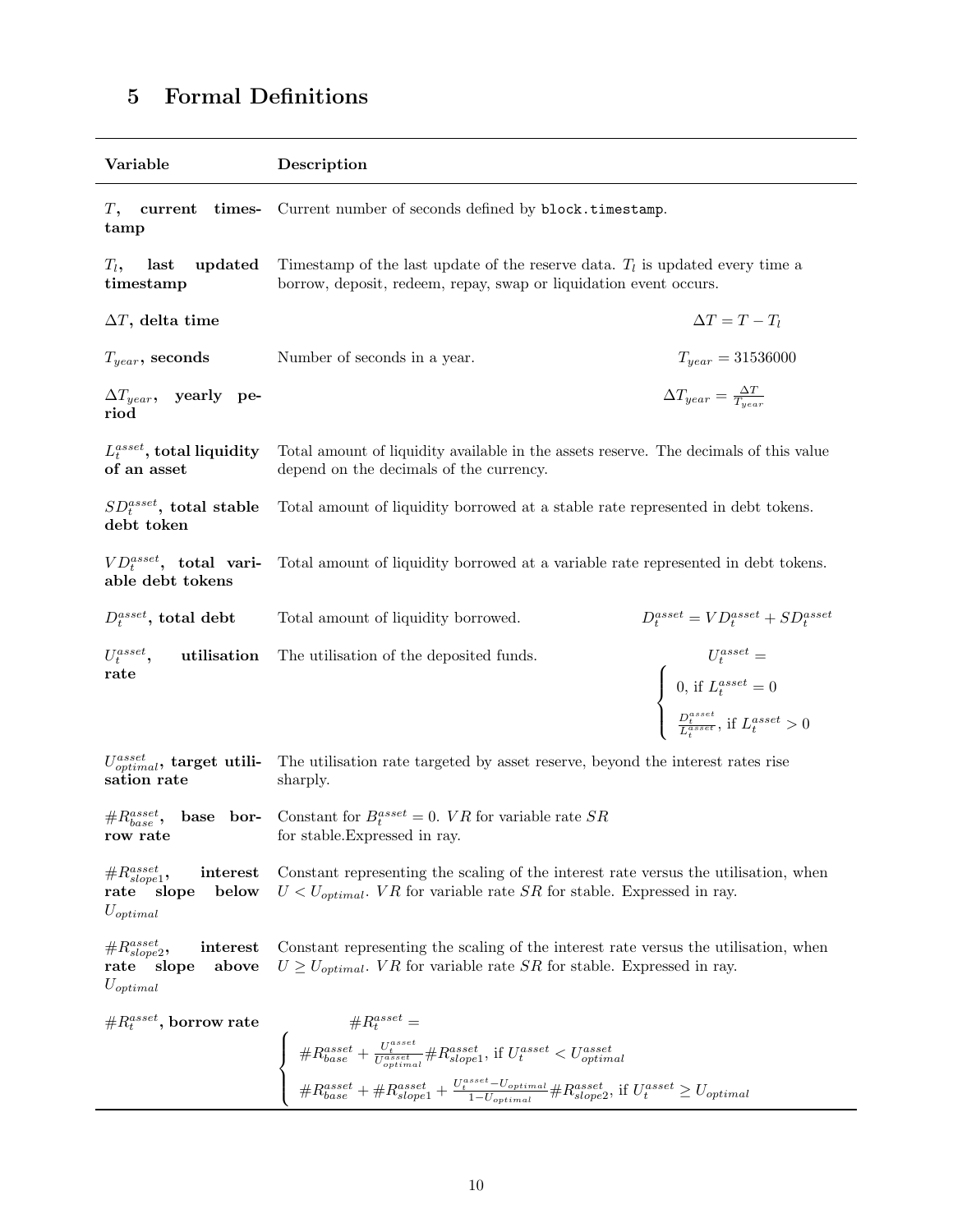| Variable                                                                            | Description                                                                                                                                                                                                                        |                                                                                                                                                                                       |
|-------------------------------------------------------------------------------------|------------------------------------------------------------------------------------------------------------------------------------------------------------------------------------------------------------------------------------|---------------------------------------------------------------------------------------------------------------------------------------------------------------------------------------|
| $VR_t^{asset}$ ,<br>variable<br>rate                                                | The rate of variable borrows based on the formula<br>above. In ray.                                                                                                                                                                |                                                                                                                                                                                       |
| $SR_t^{asset}$ , stable rate                                                        | The rate of stable borrows based on the formula<br>above. In ray.                                                                                                                                                                  |                                                                                                                                                                                       |
| $\overline{SR}_t(x)$ , overall sta-<br>ble rate of a user $x$                       | Overall stable rate of an user across $i$ loans                                                                                                                                                                                    | $\overline{SR}(x) = \sum_i \frac{SR_i(x)SD_i(x)}{SD_i(x)}$                                                                                                                            |
| $\overline{SR}^{asset}_t$ , overall sta-<br>ble rate                                | When a stable borrow of amount $SB_{new}$ is issued<br>at rate $SR_t$ :                                                                                                                                                            | $\overline{SR}_t = \frac{SD_t\overline{SR}_{t-1}+SB_{new}SR_t}{SD_t+SB_{new}}$                                                                                                        |
|                                                                                     | When a user x repays an amount $SB(x)$ at                                                                                                                                                                                          | 1 amount $SB(x)$ at<br>stable rate $SR(x)$ :<br>$\begin{cases} 0, \text{ if } SD - SB(x) = 0 \\ \frac{SDSR_{t-1} - SB(x)SR(x)}{SD_t - SB(x)}, \text{ if } SD - SB(x) > 0 \end{cases}$ |
|                                                                                     |                                                                                                                                                                                                                                    |                                                                                                                                                                                       |
|                                                                                     | Check the methods decreaseTotalBorrowsStableAndUpdateAverageRate()<br>and increaseTotalBorrowsStableAndUpdateAverageRate(). Expressed in ray.                                                                                      |                                                                                                                                                                                       |
| $SD_t^{asset}(x)$ ,<br>stable<br>$_{\rm debt}$<br>balance<br>per<br>asset of user x |                                                                                                                                                                                                                                    | $SD_t(x) = SB_t(x)(1 + \frac{\overline{SR}_t}{T_year})$                                                                                                                               |
| row rate                                                                            | $\overline{R}^{asset}_t$ , <b>overall</b> bor- Overall borrow rate of the asset reserve, calculated<br>as the weighted average of variable $VD_t$ and stable<br>$\frac{1}{2}$ concerns $SD_t$ , horrows<br>borrows $SD_t$ borrows. | $\overline{R}_t =$ $\left\{ \begin{array}{l} 0, \text{ if } D_t = 0 \\ \frac{VD_tVR_t + SD_t\overline{SR}_t}{D_t}, \text{ if } D_t > 0 \end{array} \right.$                           |
| $LR_t$ , current liquid-<br>ity rate                                                | Function of the overall borrow rate $\overline{R}$ and the<br>utilisation rate $U$ .                                                                                                                                               | $LR_t = \overline{R}_t U_t$                                                                                                                                                           |
| $LI_t$ , cumulated liq-<br>uidity index                                             | Interest cumulated by the reserve during the time $LI_t = (LR_t\Delta T_{year} + 1)LI_{t-1}$<br>interval $\Delta_T$ , updated whenever a borrow, deposit,<br>repay, redeem, swap, liquidation event occurs.                        | $LI_0 = 1 \times 10^{27} = 1 ray$                                                                                                                                                     |
| $NI_t$ ,<br>reserve<br>nor-<br>malised income                                       | Ongoing interest cumulated by the reserve.                                                                                                                                                                                         | $NI_t = (LT_R \Delta T_{near} + 1)LI_{t-1}$                                                                                                                                           |
| $VI_t$ , cumulated vari-<br>able borrow index                                       | Interest cumulated by the variable borrows $VB$ , at<br>rate $VR$ , updated whenever a borrow, deposit, repay,<br>redeem, swap, liquidation event occurs.                                                                          | $VI_t = (1 + \frac{VR_t}{T_{year}})^{\Delta T_x} VI_{t-1}$<br>$VI_0 = 1 \times 10^{27} = 1 ray$                                                                                       |
| VI(x),<br>user cumu-<br>lated variable bor-<br>row index                            | Variable borrow index of the specific user, stored<br>when a user opens a variable borrow position.                                                                                                                                | $VI(x) = VI_{t(x)}$                                                                                                                                                                   |
| $VN_t(x)$ ,<br>user<br>nor-<br>variable<br>malised<br>debt                          |                                                                                                                                                                                                                                    | $\label{eq:2} \begin{array}{c} VN_t(x)=\\ (1+\frac{VR_t}{T_{year}})^{\Delta T(x)}VI_{t-1}(x) \end{array}$                                                                             |